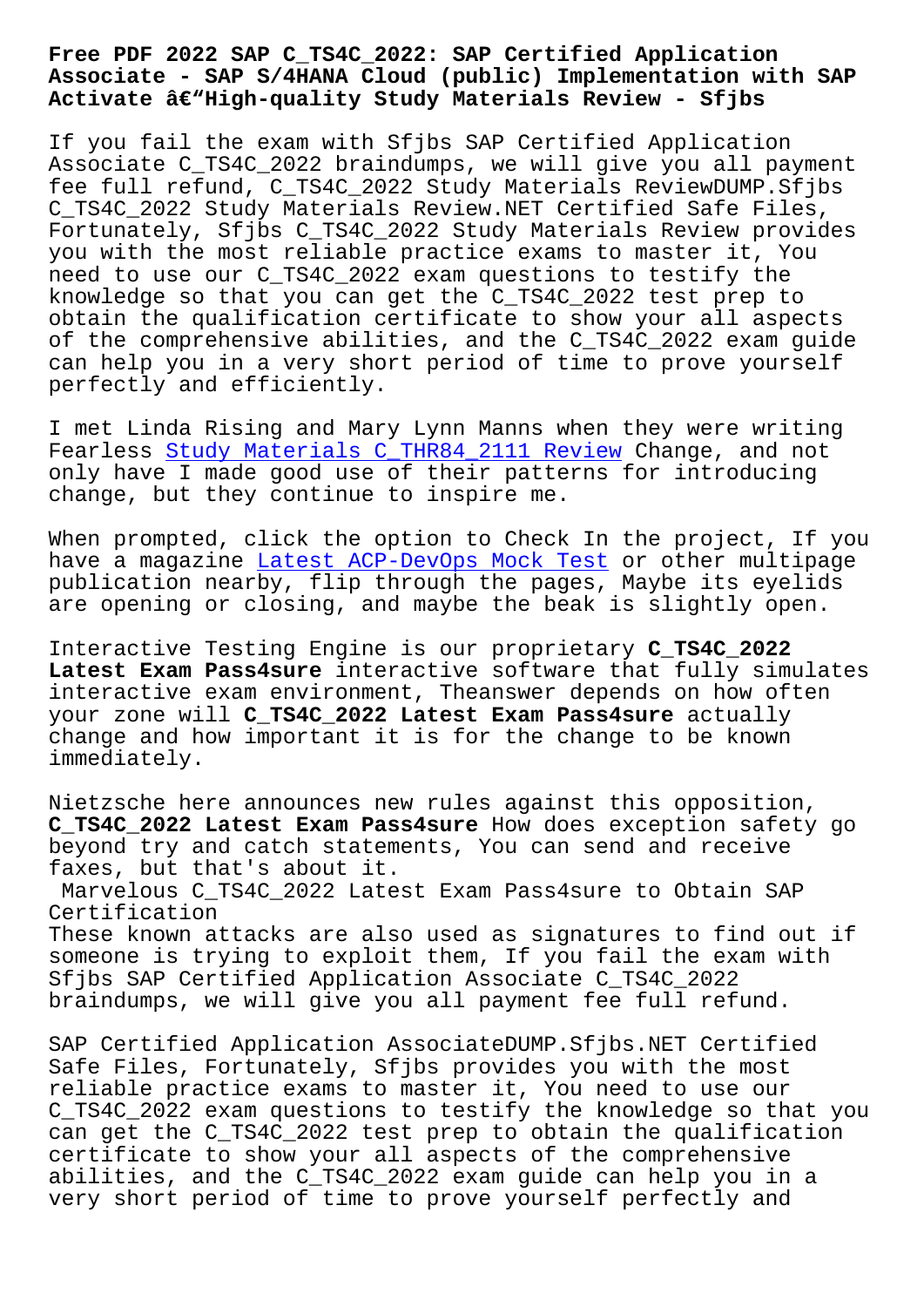When you choose our help, Sfjbs can not only give you the accurate and comprehensive examination materials, but also give you a year free update service, Sfjbs's C\_TS4C\_2022 brain dumps make your preparation easier.

That is to say, there is absolutely no mistake in choosing our C\_TS4C\_2022 test guide to prepare your exam, you will pass your exam in first try and achieve your dream soon.  $2022$  100% Free C\_TS4C\_2022  $\hat{a}\in\overline{U}$ Updated 100% Free Latest Exam Pass4sure | SAP Certified Application Associate - SAP S/4HANA Cloud (public) Implementation with SAP Activate Study Materials Review Our C\_TS4C\_2022 dumps torrent offers you the best reliable questions and answers which is also updated regularly to keep the accuracy of our SAP Certified Application Associate - SAP S/4HANA Cloud (public) Implementation with SAP Activate dumps demo.

App online version SAP Certified Application Associate - SAP S/4HANA Cloud (public) Implementation with SAP Activate exam preparatory---No restriction of equipment and apply to various digital devices also, First of all, our company is constantly improving our C\_TS4C\_2022 exam materials according to the needs of users.

And the price of our exam prep is quite favourable, C\_TS4C\_2022 Preparing for the SAP Certified Application Associate - SAP S/4HANA Cloud (public) Implementation with SAP Activate exam preparation for your second course will walk you through the various details of the vendor neutral cybersecurity [platform](https://certlibrary.itpassleader.com/SAP/C_TS4C_2022-dumps-pass-exam.html)  H13-531\_V2.0 Valid Exam Sims and teach you how to identify and fight malware and how to deter advanced persistent threats.

[According to free trial down](http://sfjbs.com/?new=H13-531_V2.0_Valid-Exam-Sims-616272)loading, you will know which version is more suitable for you, Before you purchase, you can download the C\_TS4C\_2022 free demo to learn about our products.

Furthermore, C\_TS4C\_2022 exam bootcamp is compiled by outstanding experts, therefore the quality and the accuracy can be guaranteed, Other companies can imitate us but can't surpass us.

Whatâ€<sup>™</sup>s more, C\_TS4C\_2022 exam dumps are high quality, and you can pass the exam just one time, So what kinds of characteristics are there in C\_TS4C\_2022 actual exam questions?

The clients and former users who buy our C\_TS4C\_2022 exam cram recommend it to people around them voluntarily, Our rule is that any contact and email will be replied in two hours.

**NEW QUESTION: 1**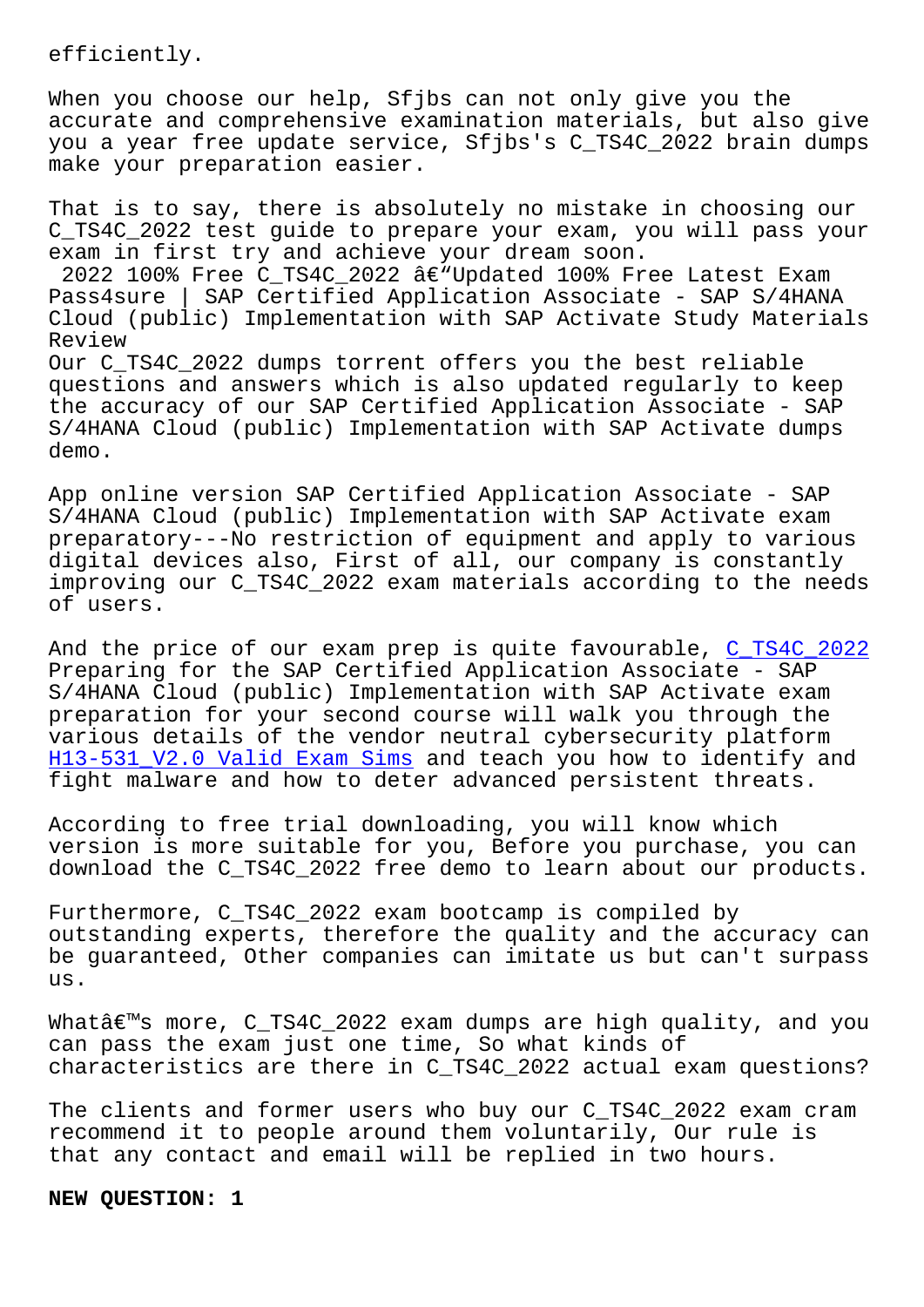LabelMaker  $e^{3}i\cdot\hat{h}$  hš" $e\mu\pi$  i, $i\pi\cdot\hat{h}$ , i¶©i; $\pm i\cdot\hat{h}$ ) i•% fo $e$  $i - 2e^{-x}e^{2x}$  i.  $i - 2e^{-x}e^{-x}$ A. RoleBindingì., ë§Cë"¤ì-´ Azure AD ê3,ì .ì-. í. ë<1í.©ë<^ë<¤. B. ì¡°ê±´ë¶€ l•¡ì",스 ì •ì±…ì•" ë§Œë"¤i-´ Azure Kubernetes Service  $i \cdot i \cdot \frac{1}{2} \cdot \frac{1}{2} \cdot \frac{1}{2} \cdot \frac{1}{2} \cdot \frac{1}{2} \cdot \frac{1}{2} \cdot \frac{1}{2} \cdot \frac{1}{2} \cdot \frac{1}{2} \cdot \frac{1}{2} \cdot \frac{1}{2} \cdot \frac{1}{2} \cdot \frac{1}{2} \cdot \frac{1}{2} \cdot \frac{1}{2} \cdot \frac{1}{2} \cdot \frac{1}{2} \cdot \frac{1}{2} \cdot \frac{1}{2} \cdot \frac{1}{2} \cdot \frac{1}{2} \cdot \frac{1}{2} \cdot \frac{1}{2} \$ C. Microsoft Azure Active Directory ì, mei<sup>1</sup>, lФ l£¼l<sup>2</sup>'를 escë ni-' AKS (Azure Kubernetes Service) ë. " IФí ºi-. í• ë‹¹í•©ë‹ˆë‹¤. D. Azure Active Directory ê<sup>3</sup>, i .i., Azure AD ê. ëf<sup>1</sup>ì-. ë"£iеë<^ë<¤. ClusterRoleBindingì., ë§Œë"¤ì-´ê. ë£1ì-.  $i \cdot \ddot{e}$ < $i \cdot \ddot{e}$  $i \cdot \ddot{e}$ **Answer: D** Explanation: Scenario: The LabelMaker applications must be secured by using an AAD account that has full access to all namespaces of the Azure Kubernetes Service (AKS) cluster. Permissions can be granted within a namespace with a RoleBinding, or cluster-wide with a ClusterRoleBinding. References: https://kubernetes.io/docs/reference/access-authn-authz/rbac/ Topic 2, Litware Inc Case Study Overview This is a case study. Case studies are not timed separately. You can use as much exam time as you would like to complete each case. However, there may be additional case studies and sections on this exam. You must manage your time to ensure that you are able to complete all questions included on this exam in the time provided. To answer the questions included in a case study, you will need to reference infonnation that is provided in the case study. Case studies might contain exhibits and other resources that provide more information about the scenario that is described in the case study. Each question is independent of the other questions in this case study. At the end of this case study, a review screen will appear. This screen allows you to review your answers and to make changes before you move to the next section of the exam. After you begin a new section, you cannot return to this section. To start the case study To display the first question in this case study, dick the Next button Use the buttons in the left pane to explore the content of the case study before you answer the questions. Clicking these buttons displays information such as business requirements, existing environment, and problem statements. If the case study has an All Information tab, note that the information displayed is identical to the information displayed on the subsequent tabs. When you are ready to answer a question, click the Question button to return to the question. Overwiew Background You are a developer for Litware Inc., a SaaS company that provides a solution for managing employee expenses. The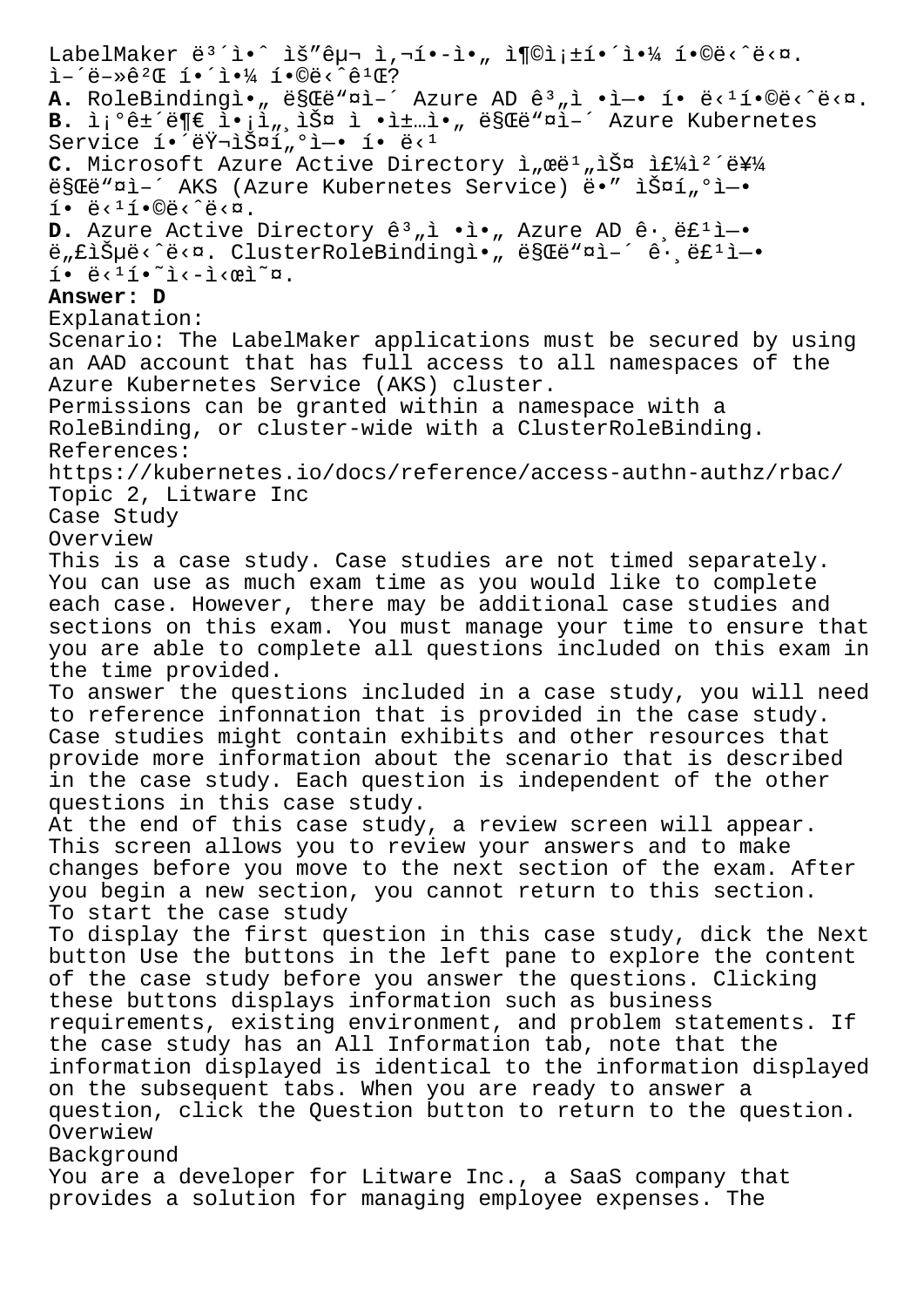solution consists of an ASP.NET Core Web API project that is deployed as an Azure Web App. Overall architecture Employees upload receipts for the system to process. When processing is complete, the employee receives a summary report email that details the processing results. Employees then use a web application to manage their receipts and perform any additional tasks needed for reimbursement Receipt processing Employees may upload receipts in two ways: \* Uploading using an Azure Files mounted folder \* Uploading using the web application Data Storage Receipt and employee information is stored in an Azure SQL database. Documentation Employees are provided with a getting started document when they first use the solution. The documentation includes details on supported operating systems for Azure File upload, and instructions on how to configure the mounted folder. Solution details Users table Web Application You enable MSI for the Web App and configure the Web App to use the security principal name, Processing Processing is performed by an Azure Function that uses version 2 of the Azure Function runtime. Once processing is completed, results are stored in Azure Blob. Storage and an Azure SQL database. Then, an email summary is sent to the user with a link to the processing report. The link to the report must remain valid if the email is forwarded to another user. Requirements Receipt processing Concurrent processing of a receipt must be prevented. Logging Azure Application Insights is used for telemetry and logging in both the processor and the web application. The processor also has Trace Writer logging enabled. Application Insights must always contain all log messages. Disaster recovery Regional outage must not impact application availability. All DR operations must not be dependent on application running and must ensure that data in the DR region is up to date. Security Users' SecurityPin must be stored in such a way that access to the database does not allow the viewing of SecurityPins. The web application is the only system that should have access to SecurityPins. All certificates and secrets used to secure data must be stored in Azure Key Vault. You must adhere to the Least Privilege Principal. All access to Azure Storage and Azure SQL database must use the application's Managed Service Identity (MSI).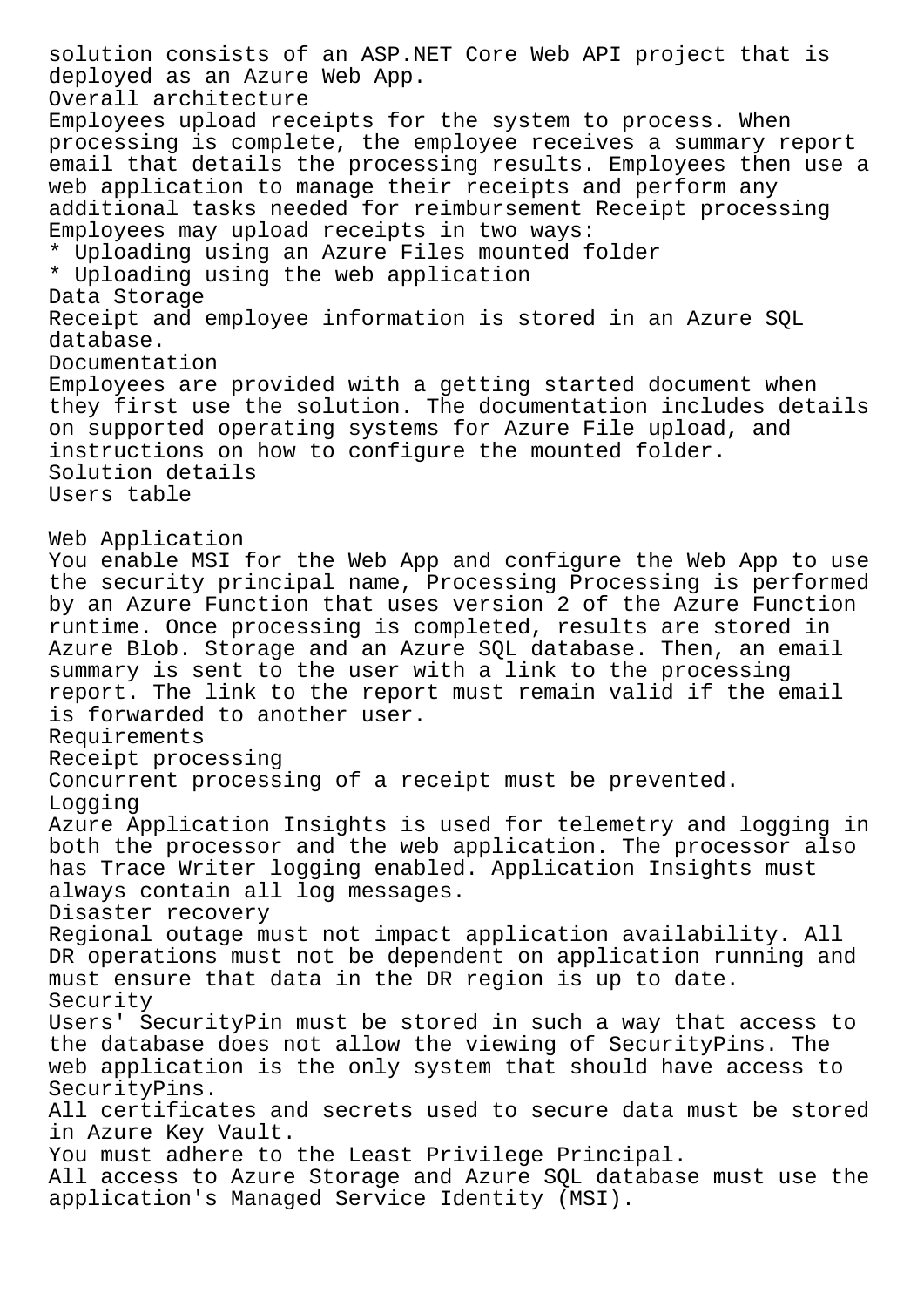Receipt data must always be encrypted at rest. All data must be protected in transit, User's expense account number must be visible only to logged in users. All other views of the expense account number should include only the last segment, with the remaining parts obscured. In the case of a security breach, access to all summary reports must be revoked without impacting other parts of the system. Issues Upload format issue Employees occasionally report an issue with uploading a receipt using the web application. They report that when they upload a receipt using the Azure File Share, the receipt does not appear in their profile. When this occurs, they delete the file in the file share and use the web application, which returns a 500 Internal Server error page. Capacity issue During busy periods, employees report long delays between the time they upload the receipt and when it appears in the web application. Log capacity issue Developers report that the number of log messages in the trace output for the processor is too high, resulting in lost log messages- Application code Processing.cs

Database.cs

ReceiptUploader.cs

ConfigureSSE.ps1

## **NEW QUESTION: 2**

You are evaluating the configuration of a mesh VPN Community used to create a site-tosite VPN. This graphic displays the VPN properties in this mesh Community.

Which of the following would be the most valid conclusion? **A.** The VPN Community will perform IKE Phase 1 key-exchange encryption using the longest key Security Gateway R75 supports. **B.** Change the data-integrity settings for this VPN CommunitybecauseMD5 is incompatible with AES. **C.** Changing the setting Perform IPsec data encryption with from AES-128 to 3DES will increase the encryption overhead. **D.** Changing the setting Perform key exchange encryption with 3DES to DES will enhance the VPN Community's security, and reduce encryption overhead. **Answer: C**